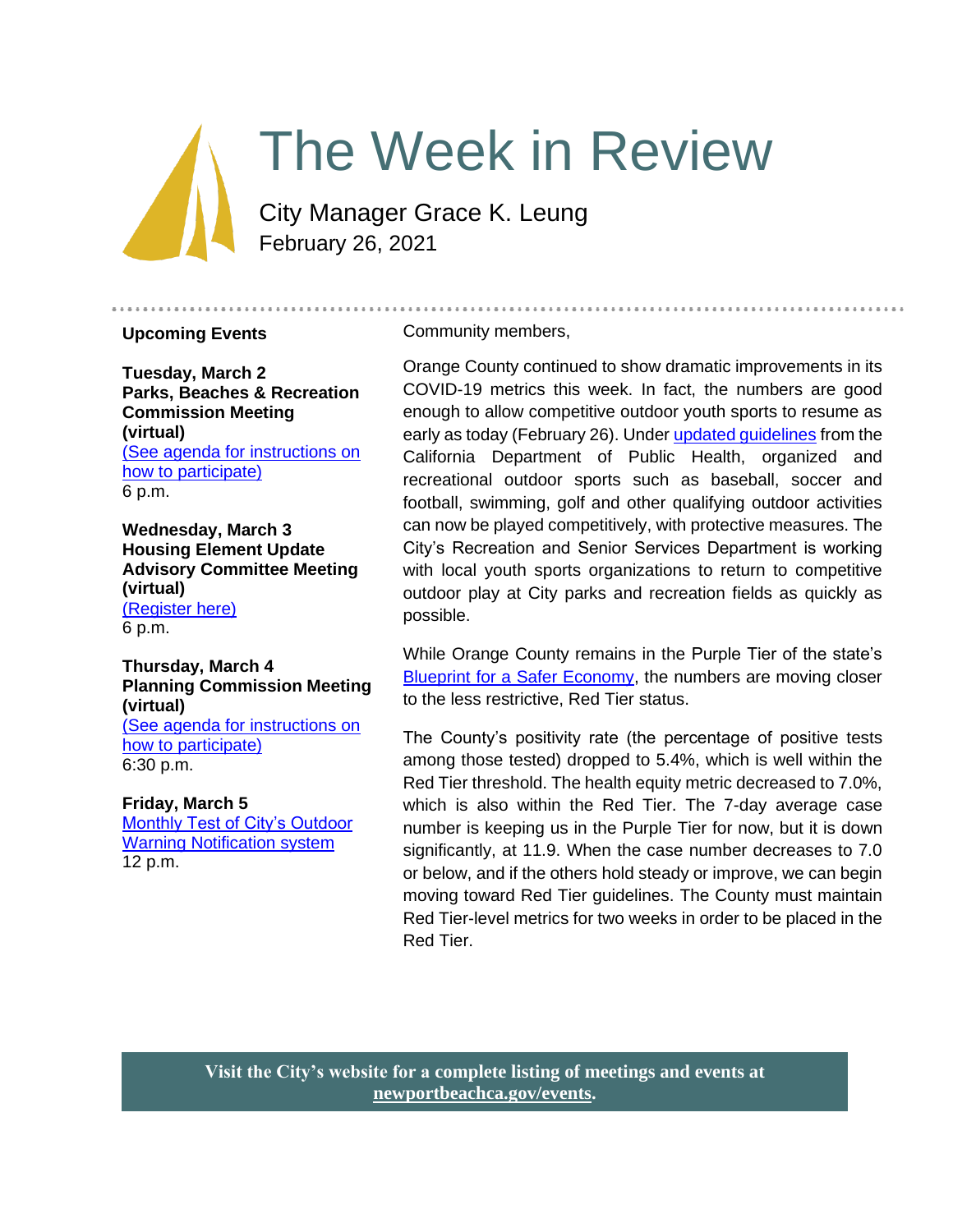Here is updated vaccine information and resources as of February 25:

- Orange County's third vaccine supersite opened on February 23 at the Anaheim Convention Center. This site will be focused on delivering second Moderna vaccine doses to those who received their first dose at the Disneyland site. The vaccinations at this site are by appointment only through Othena.
- The County has expanded vaccine eligibility to **Phase 1B**, under state guidelines, a group that includes educators, food service, grocery and agriculture workers, child care providers and emergency services workers. The County will reevaluate expanding eligibility to more populations weekly as more vaccine doses become available.
- A Food and Drug Administration review has cleared the new Johnson & Johnson COVID-19 vaccine for Emergency Use Authorization, possibly as soon as this weekend. If approved, the Johnson & Johnson vaccine could help speed vaccination efforts in Orange County. The Johnson & Johnson vaccine only requires a single shot, unlike the Moderna and Pfizer vaccines.
- The County's Othena system is not the only vaccination option, as distribution to hospitals, clinics and pharmacies increases. Even if you are registered with Othena, you can also register with the state's "My Turn" system, administered by Blue Shield, and find other resources at this [link.](https://www.blueshieldca.com/bsca/bsc/wcm/connect/sites/sites_content_en/coronavirus/vaccine-locations) Orange County has developed a similar vaccine resource web page at this link: [COVID-19](https://occovid19.ochealthinfo.com/covid-19-vaccine-distribution-channels)  [Vaccine Distribution Channels | Novel Coronavirus \(COVID-19\) \(ochealthinfo.com\).](https://occovid19.ochealthinfo.com/covid-19-vaccine-distribution-channels)
- If you haven't done so, consider subscribing to Orange County's weekly e-newsletter dedicated to vaccine information. You can sign up to receive the OC COVID19 Vaccine Facts newsletter [at this link.](https://occovid19.ochealthinfo.com/covid-19-vaccine-resources) Scroll down until you see the subscribe button and enter your email.

## **COVID-19 Cases in Newport Beach**

As of February 25, the total number of COVID-19 cases in Newport Beach was 3,585 and the total cases in Orange County was 245,634. The number of recovered COVID-19 patients countywide as of February 25 was 228,838. These figures are provided to Orange County by the California Department of Public Health.

## **Upcoming Schedule for Updating the Circulation and Housing Elements**

The next few weeks are going to be busy and exciting for our efforts to update the Housing and Circulation Elements with plenty of opportunities for the community to participate. Here is a quick rundown:

- **Wednesday, March 3, 2021, at 6 p.m.**, we have a Housing Element Update Advisory Committee (HEUAC) meeting via Zoom. The HEUAC will hear updates from the active subcommittees, discuss the recent virtual public workshop, and learn about the State's housing accountability legislation, including the very important topic of *No-Net-Loss.* The agenda for this meeting will be posted online [here.](https://www.newportbeachca.gov/Pln/Housing_Element_Update_Advisory_Committee/current_agenda.pdf) The public is welcomed and encouraged to participate remotely.
- **Wednesday, March 17, 2021, at 6 p.m.**, we will have another HEUAC meeting at 6 p.m. via Zoom. The HEUAC will be reviewing the first draft of the Housing Element update.
- **Thursday, March 18, 2021**, **at 6:30 p.m.** the Planning Commission will review a first draft of the Circulation Element update. The community is invited and encouraged to attend and provide comment. A virtual public workshop will be held on this document in early April.
- **Monday, March 22, 2021, at 6 p.m.**, we will be hosting a virtual public workshop to present and discuss the draft Housing Element update.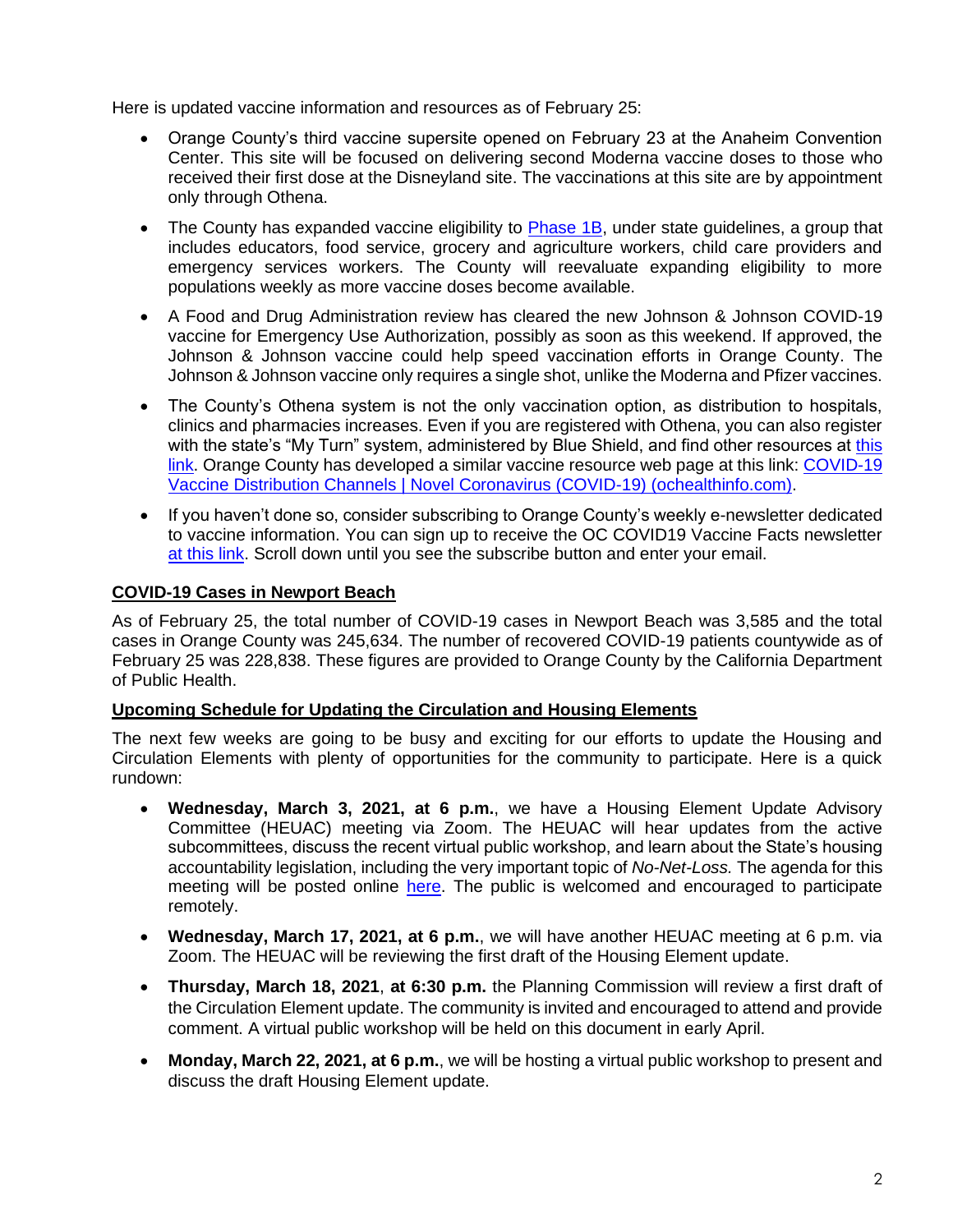We need your participation and valuable input! As a reminder, you can always check out [www.newporttogether.com](http://www.newporttogether.com/) to stay informed and to participate in the update process through interactive activities and engagement opportunities.

# **Homelessness Update**

Addressing homelessness continues to be a priority in the City's ongoing COVID-19 response, and City staff works closely with our contractor City Net, and our regional partners throughout the county and state. The City Net hotline number is (714) 451-6198. Those who call the hotline may leave a detailed voicemail message for themselves or others in need and City Net staff will respond within 48 hours. For immediate assistance, call the County's Crisis Prevention Hotline at (877) 7-CRISIS or (877) 727- 4747.

During the February 23, 2021, City Council Study Session, staff presented an Update on Homeless Strategies and highlighted the City's team approach toward addressing homelessness and some of the success stories in the community. The link to the presentation is: [http://newportbeach.granicus.com/MediaPlayer.php?view\\_id=44&clip\\_id=3649](http://newportbeach.granicus.com/MediaPlayer.php?view_id=44&clip_id=3649)

Residents who would like to assist people may donate to the City's Good Giving program. Donations received through the program enable staff to purchase items such as bicycles, work boots, and small household essentials for newly housed people. All donations are tax deductible. The link for donating is: <https://newportbeachca.gov/trending/community-issues/homelessness/how-you-can-help>

Success Stories

- A young couple who was housed in late November 2020 both accepted fulltime employment in recent weeks. They commute by bus up to an hour each way and are saving money to purchase bicycles to shorten their commute and save on bus fare.
- A couple who had been living in their car for several months moved into a new apartment in Irvine. City Net, in collaboration with American Family Housing, located the unit and assisted them with the move. City Net continues to provide case management to ensure a successful housing outcome. American Family Housing, founded in Santa Ana in 1985, provides housing assistance and an array of services for those in need.
- City Net is actively working with two clients who are temporarily sheltered at the Extended Stay motel with their housing vouchers. Case managers collected the required paperwork and documents and are working with the Orange County Housing Authority to expedite the process to get the clients permanently housed.
- City Net helped a man staying by the Newport Pier complete a housing assessment to locate appropriate living arrangements and temporary shelter options.

## **Making it Convenient to Recycle Oil**

As part of the City's commitment to maintain harbor and ocean water quality, Public Works and the Utilities Department teamed up this month to upgrade the Balboa Yacht Basin's used-oil drop location. Staff installed a new tank specifically made for easy disposal of used motor oil and oil filters. The City continues its partnership with Orange County's, CalRecycle® used oil recycling grant program which provides funding for projects that reduce the amount of illegally disposed used oil and used oil filters.

The City has been an active participant in the CalRecycle® program since 2001. Public Works staff are actively developing plans for other sites around the harbor to provide convenient oil disposal locations for residents and the boating community.